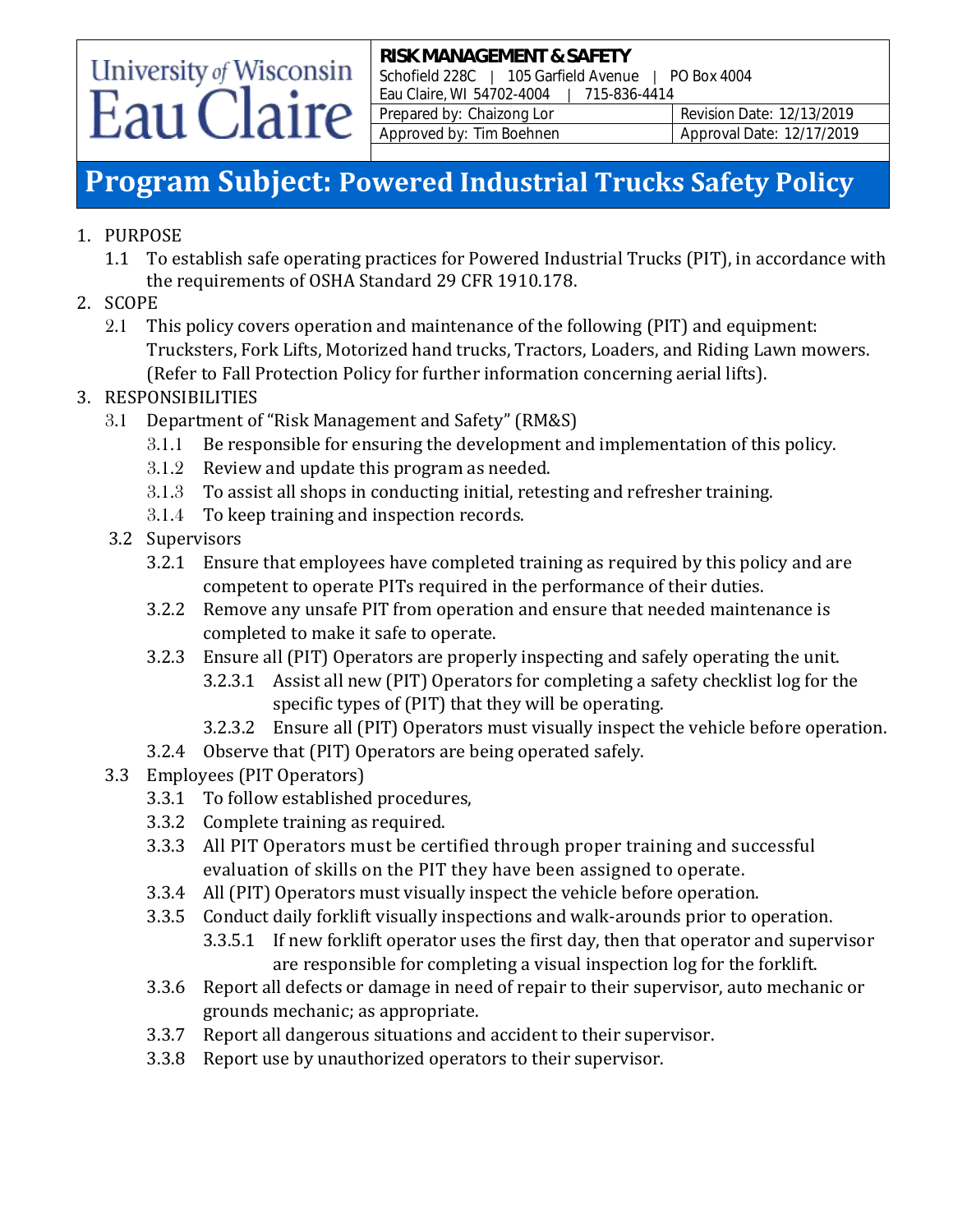Prepared by: Chaizong Lor Revision Date: 12/13/2019

### **Program Subject: Powered Industrial Trucks Safety Policy**

### 4. PROGRAM COMPONENTS

4.1 General Procedures

University of Wisconsin

- 4.1.1 (PIT) Operator must possess a valid driver's license, be approved to operate campus vehicles and be certified by FM to operate the specific types of PIT that they will be operating.
- 4.1.2 **Attention must be paid while operating a PIT when pedestrians are present "PEDESTRIANS HAVE THE RIGHT OF WAY".**
- 4.1.3 All accidents must be reported in a timely fashion.
- 4.1.4 Only authorized persons (Employees, contractors and other agents who have a recognized role in FM projects or work for which the PIT is being used) shall be permitted to ride in PITs.
- 4.1.5 When parking at jobsites, choose locations that:
	- 4.1.5.1 are consistent with efficient performance of duties.
	- 4.1.5.2 do not interfere unnecessarily with other vehicular or pedestrian traffic.
	- 4.1.5.3 do not cause damage to facilities or grounds.
- 4.1.6 PITs must not be left with motor running near building air intakes.
- 4.1.7 All nameplates and markings shall remain in place and be maintained in a legible condition.
- **4.2 Inspections –** According OSHA 29 CFR 1910.178(q)(7) stated that, the powered industrial trucks be examined at least daily prior to being placed in service. In addition, OSHA does not require that forklift inspections be documented.However, an employer does have the responsibility to determine that all (PITs) are properly inspected.
	- 4.2.1 Visual Inspections are "NOT" documented. (See Appendix C and E)
		- 4.2.1.1 The following inspections shall be performed by the (PIT) Operator at least daily prior to use:
			- a. Check under PIT for leaks of fuel, oil or water
			- b. Check equipment for hydraulic leaks
			- c. Check to see that tires have adequate tread and properly inflated
			- d. Check to see if there is apparent damage or unsafe conditions
			- e. Check lights for proper operation
		- 4.2.1.3 Whenever unsafe conditions or damage are noted, report them to your supervisor, the auto mechanic or grounds mechanic, as appropriate:
			- a. If the PIT is unsafe to operate, remove the key from the PIT and place a DANGER DO NOT OPERATE tag on the steering wheel.
			- b. Do not operate until repairs have been made and the PIT has been approved for operation.
	- 4.2.2 Inspections should be "**documented**" and performed by a qualified mechanic or technician certified to inspect and maintenance or repair the equipment.
		- 4.2.2.1 All PITs will be scheduled for safety inspection as follows:
			- a. Trucksters, tractors and loaders annually (See Appendixes  $A \& B$ )
			- b. Riding Mowers annually (See Appendixes A and B)
			- c. Fork Lifts and pallet jacks twice a year (See Appendixes D)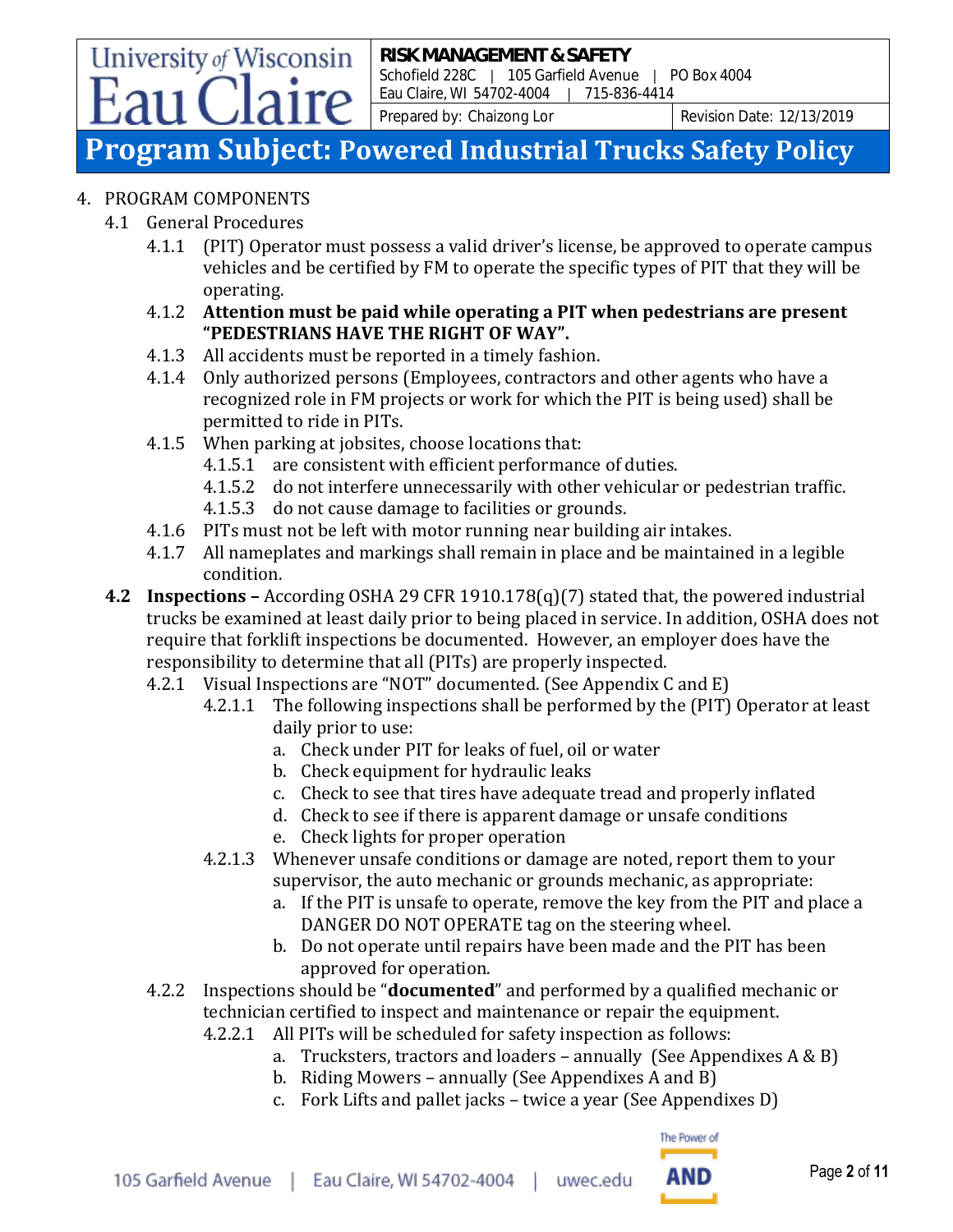Prepared by: Chaizong Lor Revision Date: 12/13/2019

### **Program Subject: Powered Industrial Trucks Safety Policy**

#### **4.3 Fuel handling and storage**

University of Wisconsin

4.3.1 Gasoline/Diesel Powered

aire

- 4.3.1.1 Fuel tanks shall not be filled while the engine is running.
- 4.3.1.2 Spills should be avoided if possible, however, if they occur they should be reported to the Risk Management & Safety at 36-3999.
- 4.3.1.3 No (PIT) should be operated with a leak in the fuel system until it has been properly repaired.
- 4.3.1.4 Smoking is not permitted in refueling areas.
- 4.3.2 Propane Powered
	- 4.3.2.3 The valve on the fuel cylinder must be closed when the (PIT) is not in operation and parked overnight.
	- 4.3.2.4 The fuel cylinder must be secured in the brackets when the (PIT) is in operation.
	- 4.3.2.5 Fuel cylinders, empty or full, may not be stored inside the building.
	- 4.3.2.6 Smoking is not permitted in the propane storage area, or while changing cylinders.

#### **4.4 Maintenance**

- 4.4.1 Any (PIT) that is not in safe operating condition shall be removed from service.
- 4.4.2 All repairs must be made by authorized personnel at locations designated for such repair.
- 4.4.3 Preventive maintenance shall be performed as recommended by the manufacturer.
- 4.4.4 Replacement parts installed must be equivalent, as to safety, with those used in the original design.
- 4.4.5 (PIT) should be kept in a clean condition, free of dirt, debris and excess oil and grease.

### **4.5 Operating Guidelines**

- 4.5.1 General Requirement
	- 4.5.1.1 All traffic regulations shall be observed.
	- 4.5.1.2 Keep a clear view of the path of travel, always look in the direction of travel.

**Note:** Be especially cautious when backing up, particularly with attached trailer. If necessary, have a "spotter" outside the vehicle who can see behind your vehicle and provide you with instructions.

- 4.5.1.3 Avoid running over loose objects on the roadway surface.
- 4.5.1.4 (PITs) should be operated at a speed that permits them to be brought to a stop in a safe manner.
- 4.5.1.5 Stunt driving and horseplay is not permitted.
- 4.5.1.6 Occupants of (PITs) are limited to the number of seats provided for that purpose.
	- a. Passengers are not permitted to ride on the side or back of a (PIT), on the forks of fork lifts, in the buckets of loaders, in truckster beds, or on pallets or other loads that are being transported.

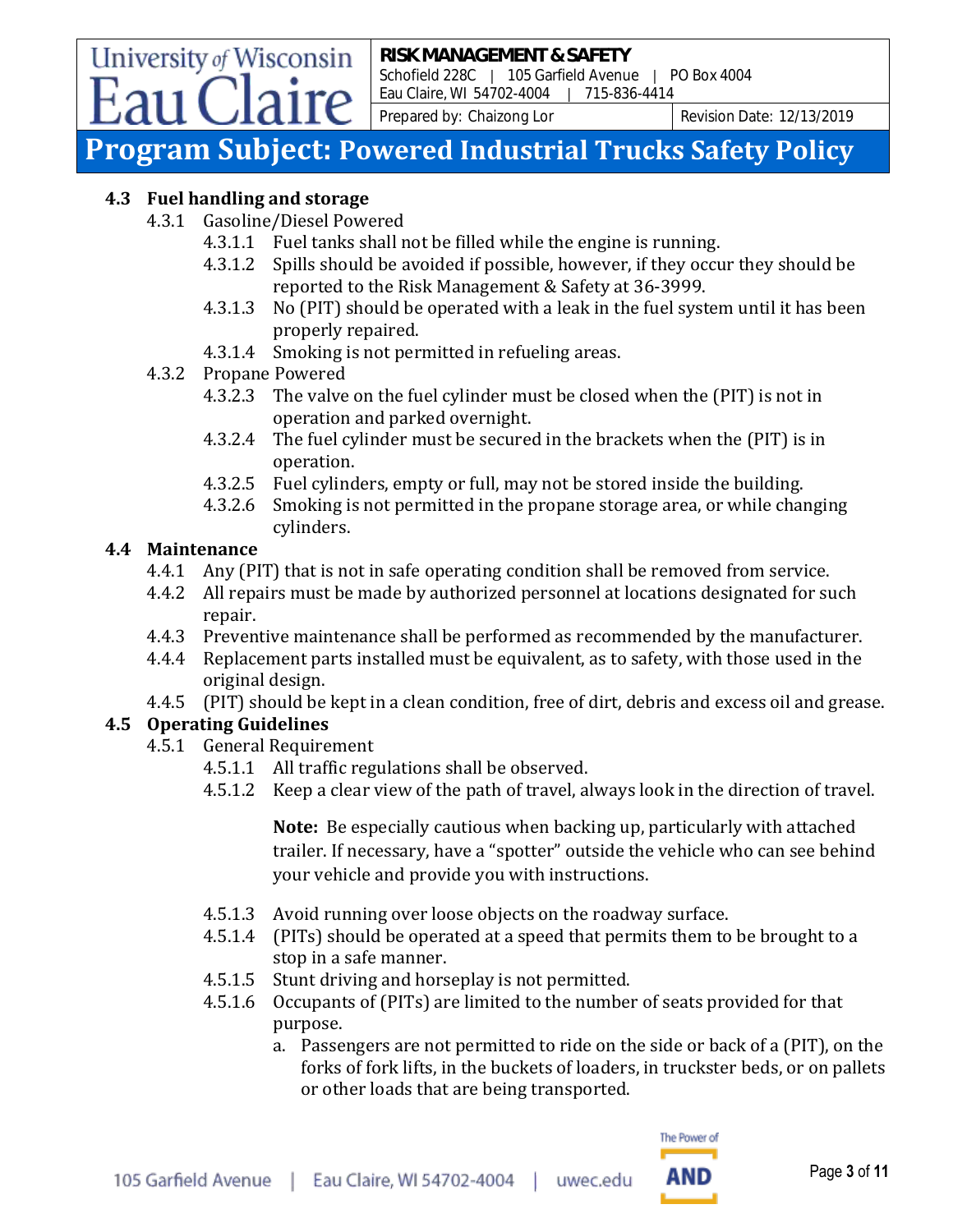Prepared by: Chaizong Lor Revision Date: 12/13/2019

### **Program Subject: Powered Industrial Trucks Safety Policy**

- b. All persons shall keep their arms, hands, legs and feet within the cab, overhead guard supports or lift cage/platform always it is in motion.
- c. Areas between the uprights of the mast on fork lifts, outside the running lines of the lift truck, and any other locations with moving parts must be avoided.
- 4.5.1.7 No person shall be allowed to stand or pass under the elevated portion of any (PIT), whether loaded or empty
- 4.5.1.8 A (PIT) is unattended when the operator is 25 ft. or more away from the vehicle which remains in his/her view, or whenever the operator leaves the vehicle and it is not in his/her view. **When a PIT is left unattended:**
	- a. load engaging means shall be fully lowered and controls shall be neutralized
	- b. power shall be shut off and the brakes set
	- c. wheels shall be blocked if the PIT is parked on an incline
- 4.5.1.9 When the (PIT) operator is dismounted, within 25 feet and in view of the (PIT), the engaging means shall be fully lowered, controls shall be neutralized, and the brakes set to prevent movement.
- 4.5.1.10 Maintain a safe distance from the edge of ramps or platforms while on any elevated dock or platform.
- 4.5.1.11 Whenever a lift truck is equipped with a lifting carriage or platform for lifting personnel, take the following precautions:
	- a. Use safety platform firmly secured to the lifting carriage or platform
	- b. Provide means whereby personnel on the platform can shut off power
	- c. Provide protection from falling objects
- 4.5.2 Specific Requirements for Handling and Moving Loads with a Fork Lift

### 4.5.2.1 **To Pick Up a Load**

University of Wisconsin

aire

- a. Only pick up stable and safely arranged loads within the rated capacity of the forklift.
- b. Adjust long or high (including multiple tiered) loads which may affect capacity.
- c. Square up on the center of the load and approach it straight with forks in traveling position.
- d. Stop when the tips of the forks are about a foot away from the load.
- e. Level the forks and slowly drive forward until the load is resting against the backrest.
- f. Lift the load high enough to clear whatever is under it.
- g. Carefully tilt the mast back to stabilize the load.

### 4.5.2.2 **Driving with a Load**

- a. Starts and stops should be gradual.
- b. Observe all traffic regulations and keep forklift under control always.
- c. Reduce speed and sound horn at cross aisles and other locations where vision is obstructed.

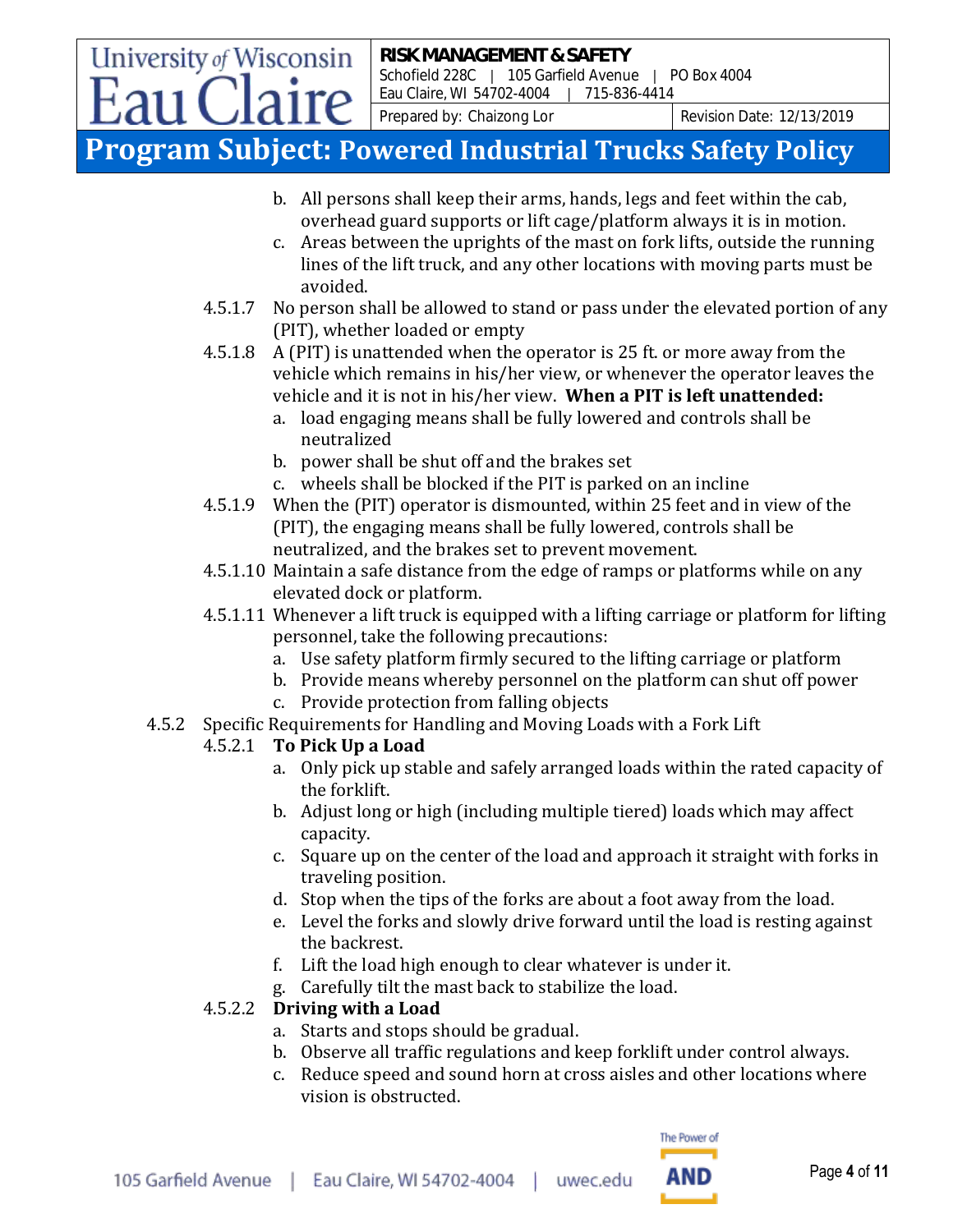Prepared by: Chaizong Lor Revision Date: 12/13/2019

### **Program Subject: Powered Industrial Trucks Safety Policy**

- d. Pedestrians have the right-of-way. Always be aware of their presence especially in aisles and doorways.
- e. Do not drive forklift up to anyone standing in front of a bench or other fixed object.
- f. Keep a clear view of the path of travel. Always look in the direction of travel.
- g. Always travel with a load tilted slightly back for added stability. Do not lift or lower the load when the forklift is in motion.
- h. Horse play is not permitted.
- i. Avoid running over loose objects on the roadways surface.
- j. Drive in reverse rather than looking around the load if you are unable to see over it.
- k. Travel down inclines in reverse and up inclines going forward. Ascend and descend grades slowly. If the grade is more than 10 percent, drive with load upgrade.

### **4.5.2.3 Safe Steering**

University of Wisconsin

- a. Never make a turn at normal traveling speed, always slow down to maintain balance.
- b. Stay wide when turning into an aisle to help clear the sides and square up with the destination.
- c. Allow enough room for forks to clear the sides before turning, when backing out of an aisle.
- d. When negotiating turns, turn the steering wheel in a smooth sweeping motion. At very low speeds, turn the steering wheel at a moderate, even rate.

### **4.5.2.4 To Put a Load Down**

- a. Square up and stop about a foot away.
- b. Level the forks and then drive the rest of the way in.
- c. Lower the load.
- d. Tilt the forks slightly forward to avoid hooking the load.
- e. Look over both shoulders and back straight out until the forks clear the pallet.

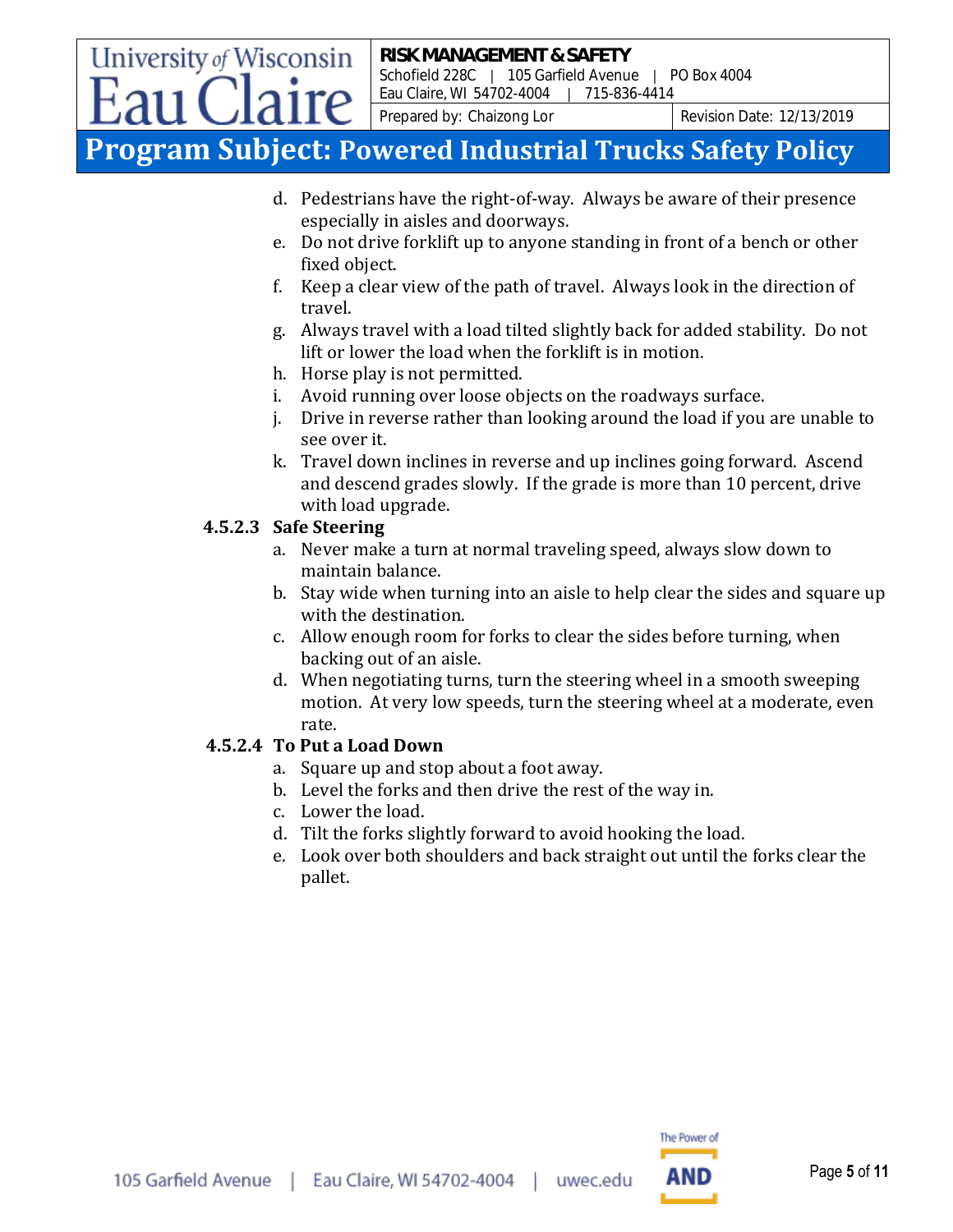Prepared by: Chaizong Lor Revision Date: 12/13/2019

### **Program Subject: Powered Industrial Trucks Safety Policy**

#### **5 TRAINING**

- 5.1 All operator training and evaluation shall be conducted by persons who have the knowledge, training, and experience necessary to train operators and evaluate their competence.
- 5.2 (PIT) operators shall receive initial training in elements of this policy which are applicable to safe operation of the truck(s) they will be operating.
- 5.3 The training program consists of:
	- 5.3.1 Instruction

University of Wisconsin

- 5.3.1.1 FM has a general safety video that is mandatory for all new operators prior to operation of any PIT.
- 5.3.1.2 Operation manuals and videos are available for many of FM's PITs, these must be reviewed with new operators prior to their operation of the PIT.
- 5.3.2 Practical training.
	- 5.3.2.1 Demonstration of specific equipment by a trainer with experience operating it.
	- 5.3.2.2 Practical "hands on" exercises and driving performed by the trainee.
- 5.4 Certificates of Completion will be distributed to employees who successfully complete the certification and evaluation programs.
- 5.5 Evaluation of each operator's performance must be conducted at least every three years. Refresher training is required if any of following is true:
	- 5.5.1 The operator is involved in an accident or near-miss incident.
	- 5.5.2 The operator has been observed operating the vehicle in an unsafe manner.
	- 5.5.3 The operator has been determined in an evaluation to need additional training.
	- 5.5.4 There are changes in the workplace that could affect safe operation of the truck.
	- 5.5.5 The operator is assigned to a different type of truck.

The Power of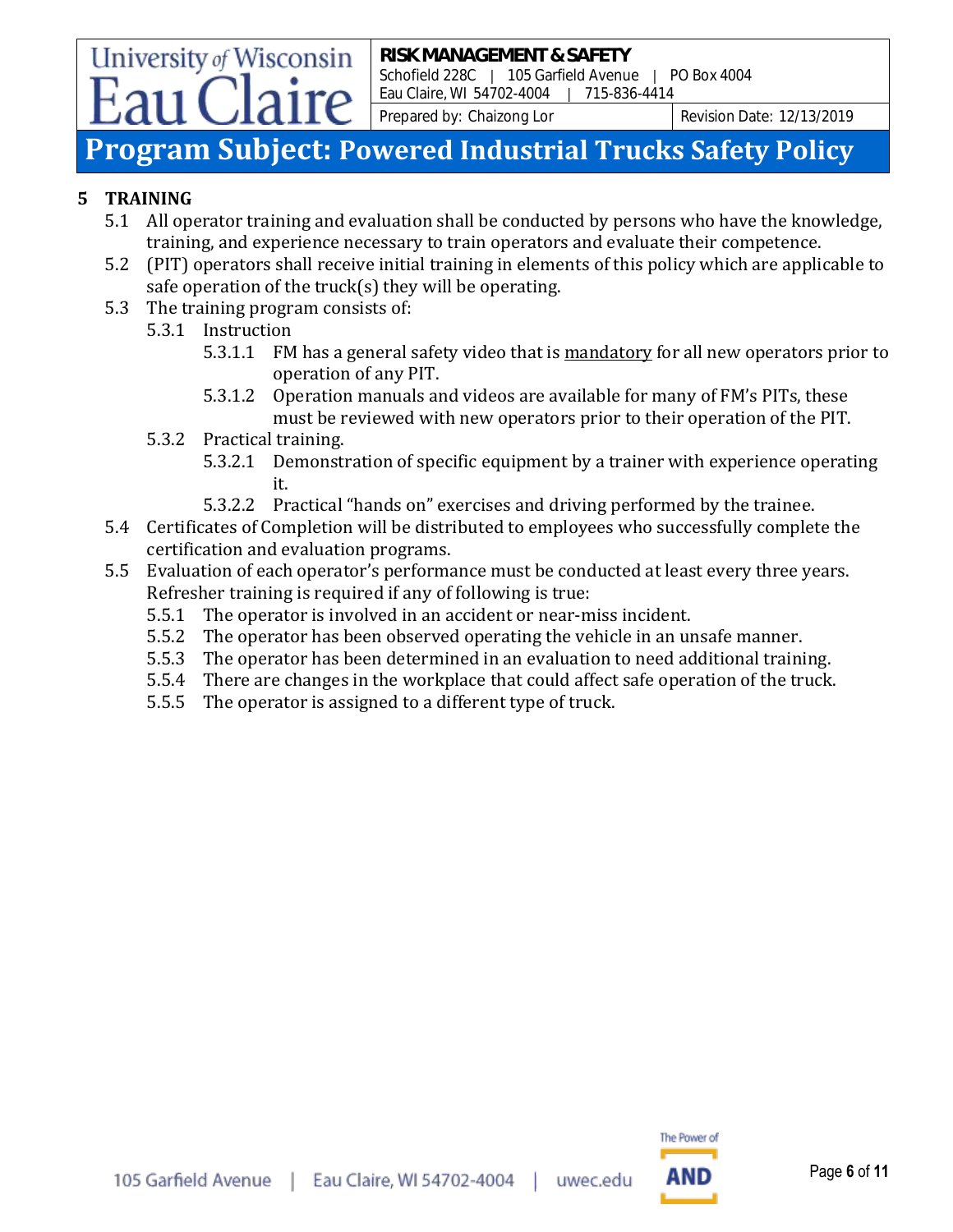Prepared by: Chaizong Lor Revision Date: 12/13/2019

# **Program Subject: Powered Industrial Trucks Safety Policy**

### **Appendix A. Annually Trucksters Safety & Maintenance Inspection Form**

 $r_{\mathcal{C}}$ 

University of Wisconsin

 $F_{211}$  (

|                                                                                                         |                      |                      |                      |                                                                               | $YES: \square$ NO: $\square$                |  |  |  |  |
|---------------------------------------------------------------------------------------------------------|----------------------|----------------------|----------------------|-------------------------------------------------------------------------------|---------------------------------------------|--|--|--|--|
| <b>Comments:</b> (To be filled in by driver prior to inspection to report any malfunctions or concerns) |                      |                      |                      |                                                                               |                                             |  |  |  |  |
|                                                                                                         |                      |                      |                      |                                                                               |                                             |  |  |  |  |
|                                                                                                         |                      |                      |                      |                                                                               |                                             |  |  |  |  |
|                                                                                                         |                      |                      |                      |                                                                               |                                             |  |  |  |  |
|                                                                                                         |                      |                      |                      |                                                                               |                                             |  |  |  |  |
|                                                                                                         |                      |                      |                      |                                                                               |                                             |  |  |  |  |
|                                                                                                         |                      |                      |                      |                                                                               |                                             |  |  |  |  |
| Inspection                                                                                              | <b>Points</b>        | <b>Repairs</b>       | <b>Repairs</b>       |                                                                               |                                             |  |  |  |  |
| <b>Points</b>                                                                                           | Inspected            | Completed            | <b>Needed</b>        | <b>Mechanic's Comments</b>                                                    |                                             |  |  |  |  |
| 1. Brakes:                                                                                              | $\Box$               | □                    | $\Box$               |                                                                               |                                             |  |  |  |  |
| 2. Lights:                                                                                              |                      |                      |                      |                                                                               |                                             |  |  |  |  |
| <b>Head Lights</b>                                                                                      | $\Box$               | $\Box$               | $\Box$               |                                                                               |                                             |  |  |  |  |
| <b>Tail Lights</b>                                                                                      | $\overline{\square}$ | $\overline{\square}$ | $\Box$               |                                                                               |                                             |  |  |  |  |
| <b>Brake Lights</b>                                                                                     | $\Box$               | $\Box$               | $\Box$               |                                                                               |                                             |  |  |  |  |
| Turn Signals                                                                                            | $\Box$               | $\Box$               | $\Box$               |                                                                               |                                             |  |  |  |  |
| Strobe                                                                                                  | $\overline{\square}$ | $\overline{\square}$ | $\overline{\square}$ |                                                                               |                                             |  |  |  |  |
| 3. Windshield Wipers                                                                                    | $\Box$               | $\Box$               | $\Box$               |                                                                               |                                             |  |  |  |  |
| 4. Exhaust                                                                                              | $\overline{\square}$ | $\overline{\square}$ | $\overline{\square}$ |                                                                               |                                             |  |  |  |  |
| 5. Steering                                                                                             | $\overline{\square}$ | $\Box$               | $\Box$               |                                                                               |                                             |  |  |  |  |
| 6. Suspension                                                                                           | $\Box$               | $\Box$               | $\Box$               |                                                                               |                                             |  |  |  |  |
| 7. Body & Windows                                                                                       | $\overline{\square}$ | $\Box$               | $\Box$               |                                                                               |                                             |  |  |  |  |
| 8. Frame                                                                                                | $\overline{\square}$ | $\Box$               | $\Box$               |                                                                               |                                             |  |  |  |  |
| 9. Fluid levels (Fill & check for leaks)                                                                | $\overline{\square}$ | $\Box$               | $\Box$               |                                                                               |                                             |  |  |  |  |
| Engine                                                                                                  | $\Box$               | $\Box$               | $\Box$               |                                                                               |                                             |  |  |  |  |
| Transmission<br>Coolant                                                                                 | $\Box$               | $\Box$               | $\Box$               |                                                                               |                                             |  |  |  |  |
| 10. Accessories                                                                                         |                      |                      |                      |                                                                               |                                             |  |  |  |  |
| Horn                                                                                                    | $\Box$               | $\Box$               | $\Box$               |                                                                               |                                             |  |  |  |  |
| Mirrors                                                                                                 | $\Box$               | $\Box$               | $\Box$               | <b>Tire Pressure:</b>                                                         |                                             |  |  |  |  |
| 11. Belts and Hoses:                                                                                    | $\overline{\square}$ | $\overline{\square}$ | $\Box$               | <b>RF</b>                                                                     | LF                                          |  |  |  |  |
| 12. Battery, Cables & Connections                                                                       | $\Box$               | $\Box$               | $\Box$               | <b>RR</b>                                                                     | <b>LR</b>                                   |  |  |  |  |
|                                                                                                         |                      |                      |                      |                                                                               |                                             |  |  |  |  |
| 13. Driveline                                                                                           | $\Box$<br>$\Box$     | $\Box$<br>$\Box$     | $\Box$<br>$\Box$     | Trucksters require additional repairs as<br>indicated, to be scheduled later. |                                             |  |  |  |  |
| 14. Tire condition & tread depth:<br>15. Lube locks, latches & Hinges:                                  | $\Box$               | $\Box$               | $\Box$               |                                                                               |                                             |  |  |  |  |
| 16. Other                                                                                               | $\Box$               | $\Box$               | $\Box$               |                                                                               | It is safe to Drive? YES: $\Box$ NO: $\Box$ |  |  |  |  |
|                                                                                                         |                      |                      |                      |                                                                               |                                             |  |  |  |  |
| <b>Automotive Technician:</b>                                                                           |                      |                      |                      |                                                                               | Date of inspection                          |  |  |  |  |
|                                                                                                         |                      |                      |                      |                                                                               |                                             |  |  |  |  |
|                                                                                                         |                      |                      |                      |                                                                               |                                             |  |  |  |  |
|                                                                                                         |                      |                      |                      |                                                                               |                                             |  |  |  |  |
|                                                                                                         |                      |                      |                      | The Power of                                                                  |                                             |  |  |  |  |
|                                                                                                         |                      |                      |                      |                                                                               | <b>Pane 7 of 11</b>                         |  |  |  |  |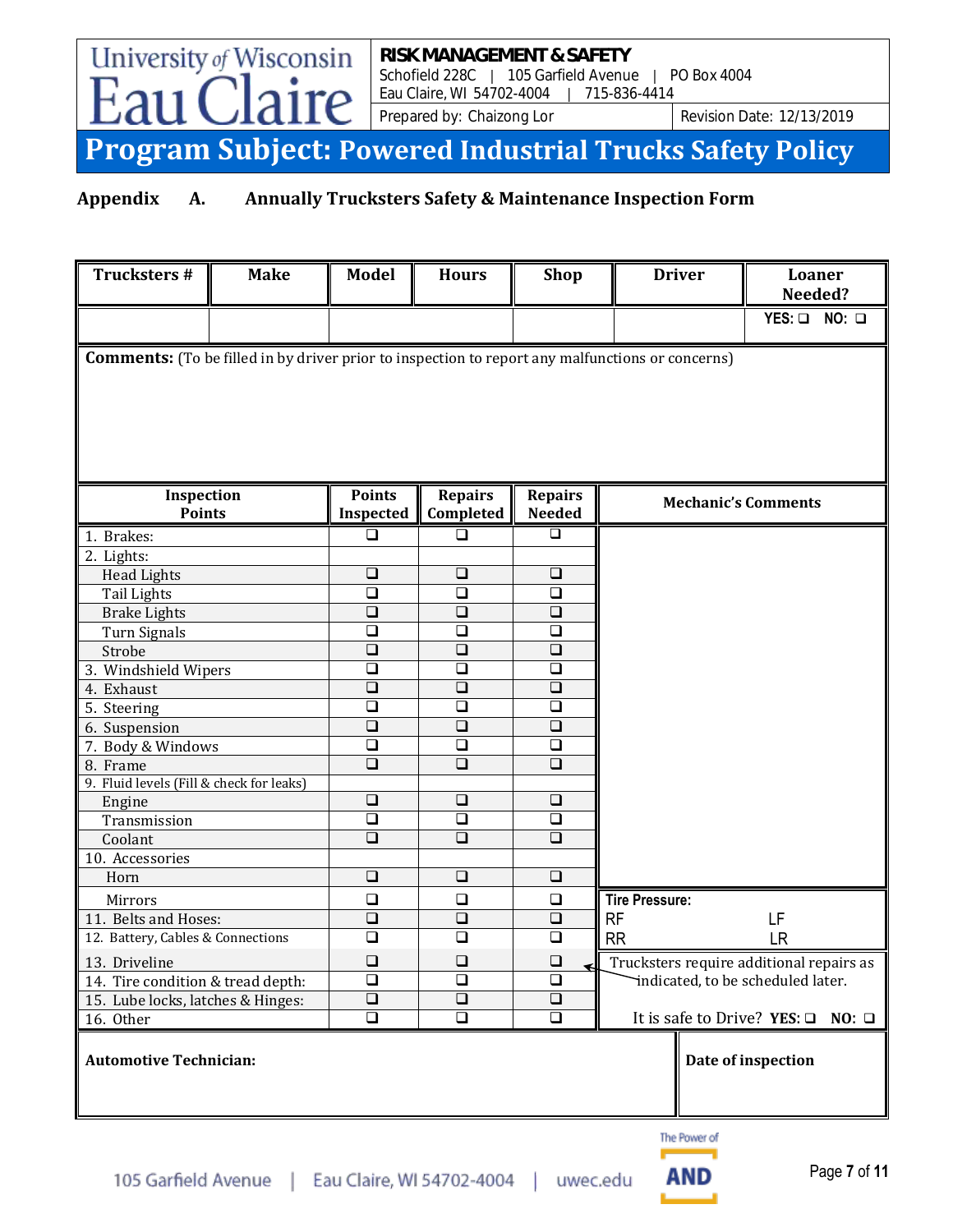Prepared by: Chaizong Lor Revision Date: 12/13/2019

# **Program Subject: Powered Industrial Trucks Safety Policy**

### **Appendix B. Annually Tractors and Loaders Maintenance Inspection Form**

University of Wisconsin

re

- ิลบ

| <b>Machine#</b>                                                                                         | <b>Make</b> | <b>Model</b> | <b>Hours</b>               |                             | <b>Shop</b>                     |                            | <b>Driver</b>                                                               |    |  |  |
|---------------------------------------------------------------------------------------------------------|-------------|--------------|----------------------------|-----------------------------|---------------------------------|----------------------------|-----------------------------------------------------------------------------|----|--|--|
|                                                                                                         |             |              |                            |                             |                                 |                            |                                                                             |    |  |  |
| <b>Comments:</b> (To be filled in by driver prior to inspection to report any malfunctions or concerns) |             |              |                            |                             |                                 |                            |                                                                             |    |  |  |
| Inspection<br><b>Points</b>                                                                             |             |              | <b>Points</b><br>Inspected | <b>Repairs</b><br>Completed | <b>Repairs</b><br><b>Needed</b> | <b>Mechanic's Comments</b> |                                                                             |    |  |  |
| <b>COOLING SYSTEM</b>                                                                                   |             |              |                            |                             |                                 |                            |                                                                             |    |  |  |
| Check the coolant levels                                                                                |             |              | $\Box$                     | □                           | $\Box$                          |                            |                                                                             |    |  |  |
| Check for leaks                                                                                         |             |              | $\overline{\square}$       | $\Box$                      | $\overline{\square}$            |                            |                                                                             |    |  |  |
| <b>FUEL SYSTEM</b>                                                                                      |             |              |                            |                             |                                 |                            |                                                                             |    |  |  |
| Check for leaks                                                                                         |             |              | $\Box$                     | $\Box$                      | $\Box$                          |                            |                                                                             |    |  |  |
| Drain water & sediment from the fuel tanks                                                              |             |              | $\Box$                     | $\Box$                      | $\Box$                          |                            |                                                                             |    |  |  |
| <b>ELECTRICAL SYSTEM</b>                                                                                |             |              |                            |                             |                                 |                            |                                                                             |    |  |  |
| Check battery                                                                                           |             |              | $\Box$                     | ❏                           | $\Box$                          |                            |                                                                             |    |  |  |
| Check operation of starter, & alternator                                                                |             |              | $\overline{\square}$       | $\Box$                      | $\Box$                          |                            |                                                                             |    |  |  |
| Check operation of all lamps                                                                            |             |              | $\Box$                     | □                           | □                               |                            |                                                                             |    |  |  |
| <b>LUBRICATION</b>                                                                                      |             |              |                            |                             |                                 |                            |                                                                             |    |  |  |
| Lubricate all pivot                                                                                     |             |              | $\Box$                     | $\Box$                      | $\Box$                          |                            |                                                                             |    |  |  |
| <b>ENGINE</b>                                                                                           |             |              |                            |                             |                                 |                            |                                                                             |    |  |  |
| Check condition of drive belt                                                                           |             |              | $\Box$                     | ❏                           | ❏                               |                            |                                                                             |    |  |  |
| Check engine oil level                                                                                  |             |              | $\Box$                     | $\Box$                      | $\Box$                          |                            |                                                                             |    |  |  |
| Check engine speed at idle & at full throttle                                                           |             |              | $\Box$                     | $\Box$                      | $\Box$                          |                            |                                                                             |    |  |  |
| Service air cleaner                                                                                     |             |              | $\Box$                     | $\Box$                      | $\Box$                          |                            |                                                                             |    |  |  |
| <b>HYDRAULIC SYSTEM</b>                                                                                 |             |              |                            |                             |                                 |                            |                                                                             |    |  |  |
| Check the oil level                                                                                     |             |              | $\Box$                     | $\Box$                      | $\Box$                          |                            |                                                                             |    |  |  |
| Check the pressure setting of the main relief valve                                                     |             |              | $\overline{\square}$       | $\overline{\square}$        | $\Box$                          |                            |                                                                             |    |  |  |
| Replace the hydraulic oil filter                                                                        |             |              | $\Box$                     | $\Box$                      | $\Box$                          |                            |                                                                             |    |  |  |
| <b>LIGHTS</b>                                                                                           |             |              |                            |                             |                                 |                            |                                                                             |    |  |  |
| <b>Head Lights</b>                                                                                      |             |              | $\Box$                     | $\Box$                      | $\Box$                          |                            |                                                                             |    |  |  |
| Tail Lights                                                                                             |             |              | $\Box$                     | $\Box$                      | $\Box$                          |                            |                                                                             |    |  |  |
| <b>Brake Lights</b>                                                                                     |             |              | $\Box$                     | $\Box$                      | $\Box$                          | <b>Tire Pressure:</b>      |                                                                             |    |  |  |
| Turn Signals                                                                                            |             |              | $\overline{\square}$       | $\Box$                      | $\Box$                          | <b>RF</b>                  |                                                                             | LF |  |  |
| Strobe                                                                                                  |             |              | $\overline{\square}$       | $\Box$                      | $\square$                       | RR                         |                                                                             | LR |  |  |
| <b>ACCESSORIES</b>                                                                                      |             |              |                            |                             | $\blacklozenge$                 |                            | <b>Equipment requires</b>                                                   |    |  |  |
| Horn                                                                                                    |             |              | $\overline{\square}$       | $\Box$                      | $\Box$                          |                            | additional repairs as                                                       |    |  |  |
| Mirrors                                                                                                 |             |              | $\Box$                     | $\Box$                      | $\Box$                          |                            | indicated,                                                                  |    |  |  |
| <b>OTHERS</b>                                                                                           |             |              | $\Box$                     | $\Box$                      | $\Box$                          |                            | to be scheduled later. It is safe<br>to Drive? YES: $\square$ NO: $\square$ |    |  |  |
| <b>Automotive Technician</b>                                                                            |             |              |                            |                             |                                 |                            | Date of Inspection                                                          |    |  |  |
|                                                                                                         |             |              |                            |                             |                                 |                            |                                                                             |    |  |  |

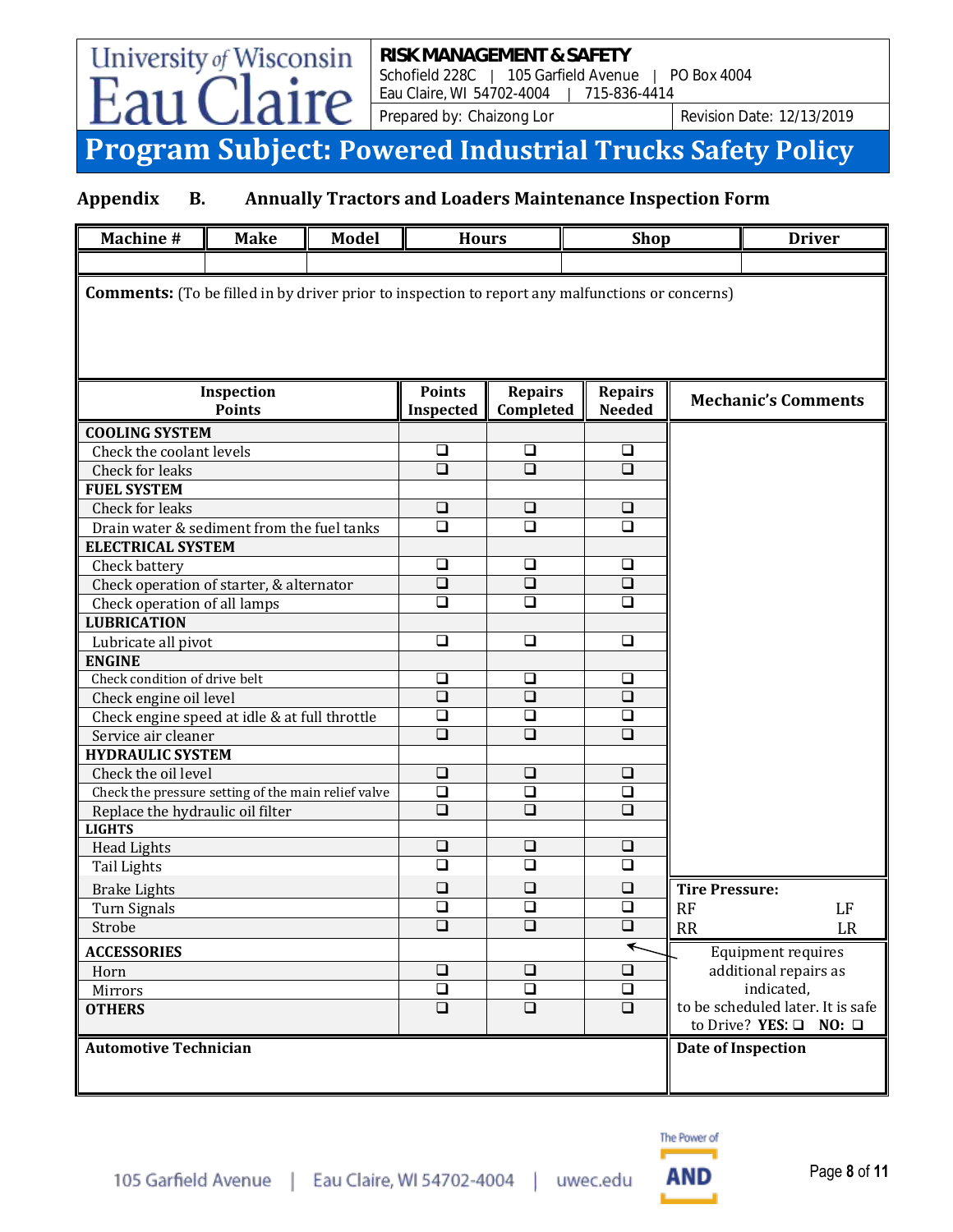Prepared by: Chaizong Lor Revision Date: 12/13/2019

### **Program Subject: Powered Industrial Trucks Safety Policy**

University of Wisconsin

**Appendix C. Forklift & Pallet Jack Operator's Daily Visual Inspection**

(New Certified Forklift Operator needs to complete this Form)

| <b>Operator's Daily Checklist Guide</b>      | <b>Truck No.:</b> |       |           |           |    |           | Date:     |                         |           |           |    |           |           |                |           |
|----------------------------------------------|-------------------|-------|-----------|-----------|----|-----------|-----------|-------------------------|-----------|-----------|----|-----------|-----------|----------------|-----------|
| <b>Visual Checks</b>                         |                   | Day 1 |           | Day 2     |    | Day 3     |           | Day 4                   |           | Day 5     |    |           |           |                |           |
|                                              |                   | OK    | <b>NR</b> | <b>NA</b> | OK | <b>NR</b> | <b>NA</b> | OK                      | <b>NR</b> | <b>NA</b> | OK | <b>NR</b> | <b>NA</b> | 0 <sup>K</sup> | <b>NR</b> |
| Fluid levels-Oil, Radiator, Hydraulic        |                   |       |           |           |    |           |           |                         |           |           |    |           |           |                |           |
| Leaks-Hydraulic, Oil, Battery, Fuel, Propane |                   |       |           |           |    |           |           |                         |           |           |    |           |           |                |           |
| <b>Tires-Condition and Pressure</b>          |                   |       |           |           |    |           |           |                         |           |           |    |           |           |                |           |
| Forks - no cracks and work properly          |                   |       |           |           |    |           |           |                         |           |           |    |           |           |                |           |
| Load back rest Extension-solid attachment    |                   |       |           |           |    |           |           |                         |           |           |    |           |           |                |           |
| Hydraulic hoses, Mast chains & Stops         |                   |       |           |           |    |           |           |                         |           |           |    |           |           |                |           |
| Safety Warnings - attached and legible       |                   |       |           |           |    |           |           |                         |           |           |    |           |           |                |           |
| Operator manual - located on truck & legible |                   |       |           |           |    |           |           |                         |           |           |    |           |           |                |           |
| <b>Operational Checks</b>                    |                   |       |           |           |    |           |           |                         |           |           |    |           |           |                |           |
| Seat belt - if it is there, use it           |                   |       |           |           |    |           |           |                         |           |           |    |           |           |                |           |
| Brake - brings machine to a complete stop    |                   |       |           |           |    |           |           |                         |           |           |    |           |           |                |           |
| Steering - responsive, minimal free play     |                   |       |           |           |    |           |           |                         |           |           |    |           |           |                |           |
| Drive Control - Forward and Reverse          |                   |       |           |           |    |           |           |                         |           |           |    |           |           |                |           |
| Tilt Control - Forward and Back              |                   |       |           |           |    |           |           |                         |           |           |    |           |           |                |           |
| Hoist and Lowering Control                   |                   |       |           |           |    |           |           |                         |           |           |    |           |           |                |           |
| Back-up Alarm and Light                      |                   |       |           |           |    |           |           |                         |           |           |    |           |           |                |           |
| Horn - working properly                      |                   |       |           |           |    |           |           |                         |           |           |    |           |           |                |           |
| <b>Not Applicable: NA</b>                    |                   |       | Okay: OK  |           |    |           |           | <b>Needs Repair: NR</b> |           |           |    |           |           |                |           |

**Certified Forklift Operator:** Complete *Visual Inspection* by using this checklist guide before start of each day. New certified Forklift Operator who is new to the workplace, needs to complete this checklist guide with immediate supervisor and return it a copy to the Risk Management & Safety Specialist Senior. **Supervisor** needs to ensure a new forklift operator who operates the first day is completed visual inspection form to make sure the operator is confidence and continually performing his/her pre-use inspections.

| Explanation of problems marked above:                        |                     |
|--------------------------------------------------------------|---------------------|
|                                                              |                     |
| Tagged out of Service:<br>$\square$ YES<br>$\square$ No      |                     |
| Date:                                                        |                     |
| 105 Garfield Avenue<br>Eau Claire, WI 54702-4004<br>uwec.edu | Page 9 of 11<br>AND |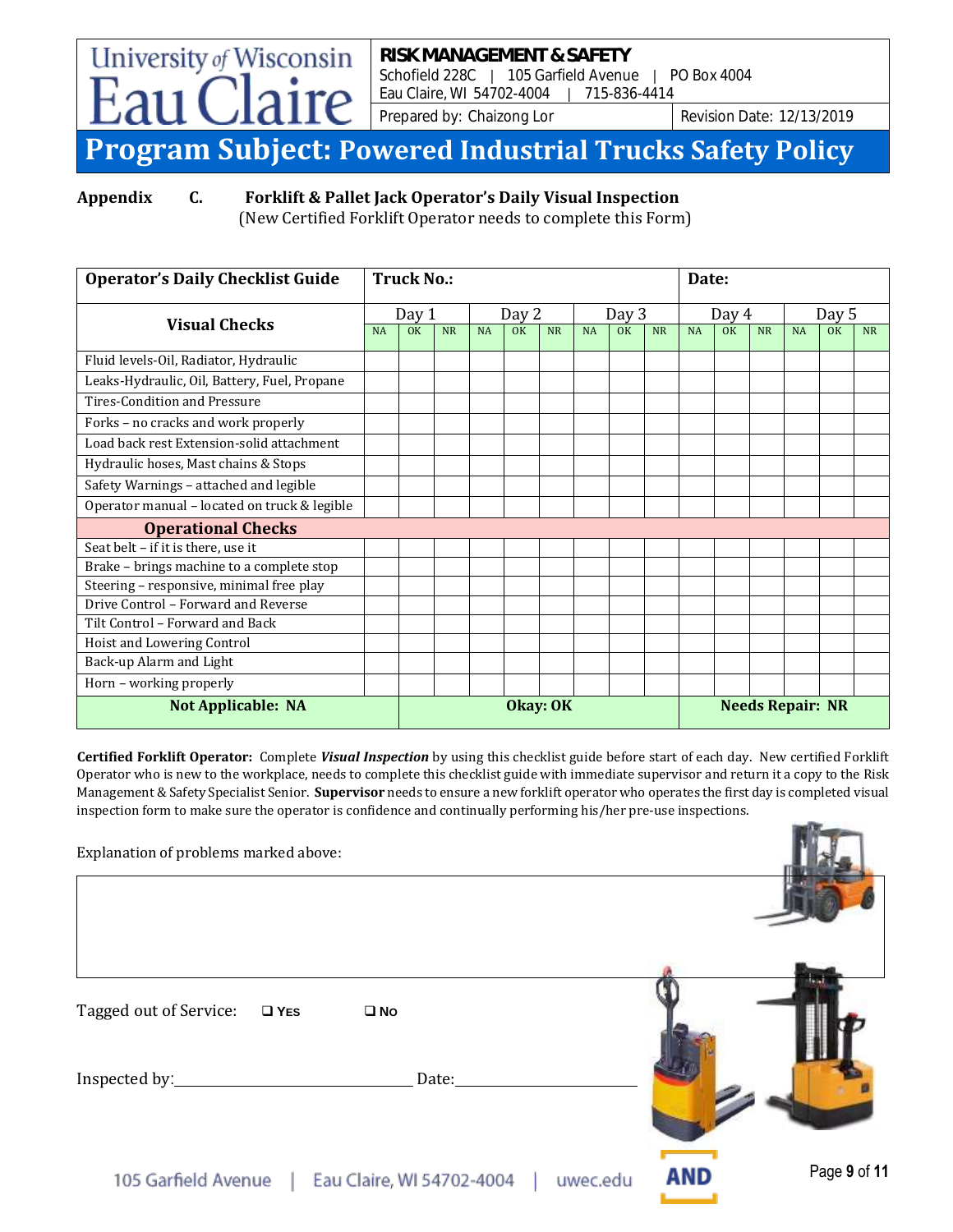Prepared by: Chaizong Lor Revision Date: 12/13/2019

### **Program Subject: Powered Industrial Trucks Safety Policy**

University of Wisconsin

ire

**Appendix D. Semi-Annual Forklift and Pallet Jack Inspection Form**

| Inspector:                                                                                                      | <b>Forklift/Pallet Jack No.:</b>                    | Date:                         |    |           |  |  |  |
|-----------------------------------------------------------------------------------------------------------------|-----------------------------------------------------|-------------------------------|----|-----------|--|--|--|
|                                                                                                                 | <b>Hour Meter Reading</b>                           |                               |    |           |  |  |  |
|                                                                                                                 | <b>ITEM INSPECTED</b>                               | <b>NA</b>                     | OK | <b>MN</b> |  |  |  |
| FORKS: correctly positioned, not damaged, cracked & bent or worn                                                |                                                     |                               |    |           |  |  |  |
| <b>CARRIAGE PLATE:</b> no damage or distortion, sitting square to the mast and lubricated                       |                                                     |                               |    |           |  |  |  |
| MAST: no damage, distortion or cracks, slides intact and secure                                                 |                                                     |                               |    |           |  |  |  |
| BACK REST EXTENSION / LOAD GUARD: in good condition, secure with no distortion or cracks                        |                                                     |                               |    |           |  |  |  |
| LIFT CHAINS: not damaged worn or stretched, no broken links or rust, and all pins in place                      |                                                     |                               |    |           |  |  |  |
| TYRES: no damage, excessive dirt or wear, rust, cracks, splits or separation of tyres and rims                  |                                                     |                               |    |           |  |  |  |
| GAS OR DIESEL: engine oil, fuel and radiator water level correct, gas bottle secured, no rust, and corrosion    |                                                     |                               |    |           |  |  |  |
| ELECTRIC: Electrolyte level, battery plug and connections correct. No exposed wires and battery brackets secure |                                                     |                               |    |           |  |  |  |
| HYDRAULIC: no damage or fluid leaks, no splits in hoses, no leaks around fittings                               |                                                     |                               |    |           |  |  |  |
| <b>IDENTIFICATION / RATING PLATE: intact, clean and legible</b>                                                 |                                                     |                               |    |           |  |  |  |
|                                                                                                                 | LIGHTS, WINDSCREEN AND MIRRORS: clean and undamaged |                               |    |           |  |  |  |
| <b>SEAT:</b> good condition, secure and adjusted correctly                                                      |                                                     |                               |    |           |  |  |  |
| <b>SAFETY BELT:</b> accessible, in good condition and working correctly                                         |                                                     |                               |    |           |  |  |  |
| IGNITION & ELECTRICAL SYSTEM: working correctly; all gauges and instruments visible and working                 |                                                     |                               |    |           |  |  |  |
| <b>REVERSING ALARM &amp; HORN: working correctly and audible</b>                                                |                                                     |                               |    |           |  |  |  |
| <b>HYDRAULIC CONTROLS:</b> working smoothly and correctly                                                       |                                                     |                               |    |           |  |  |  |
| <b>BRAKES (FOOT &amp; PARKING): working correctly</b>                                                           |                                                     |                               |    |           |  |  |  |
| <b>CLUTCH &amp; GEARSHIFT:</b> working smoothly and correctly                                                   |                                                     |                               |    |           |  |  |  |
| STEERING: working correctly with no excessive play                                                              |                                                     |                               |    |           |  |  |  |
| <b>EXHAUST:</b> No excessive smoke, sparks or flames                                                            |                                                     |                               |    |           |  |  |  |
| <b>Not Applicable: NA</b>                                                                                       | Okay: OK                                            | <b>Maintenance Needed: MN</b> |    |           |  |  |  |

**Supervisor:** It is your responsibility to assign someone to perform and document the semi-annual inspection. When completing the semi-annual inspection form, send a copy to the Risk Management & Safety Specialist Senior. Check "**OK**" if the items are in good condition/operation or check the "**Maintenance Needed**" if the item is not in proper order. If the Forklift and Pallet Jack is found to be unsafe, the condition must be reported immediately to the supervisor and repaired.

| Explanation of problems marked above:   |                           |                                 |               |
|-----------------------------------------|---------------------------|---------------------------------|---------------|
| Tagged out of Service:<br>$\square$ YES | $\square$ No              |                                 |               |
|                                         | Date:                     |                                 |               |
| Supervisor's Signature: Date: Date:     |                           |                                 |               |
| 105 Garfield Avenue                     | Eau Claire. WI 54702-4004 | The Fower of<br>AND<br>uwec.edu | Page 10 of 11 |